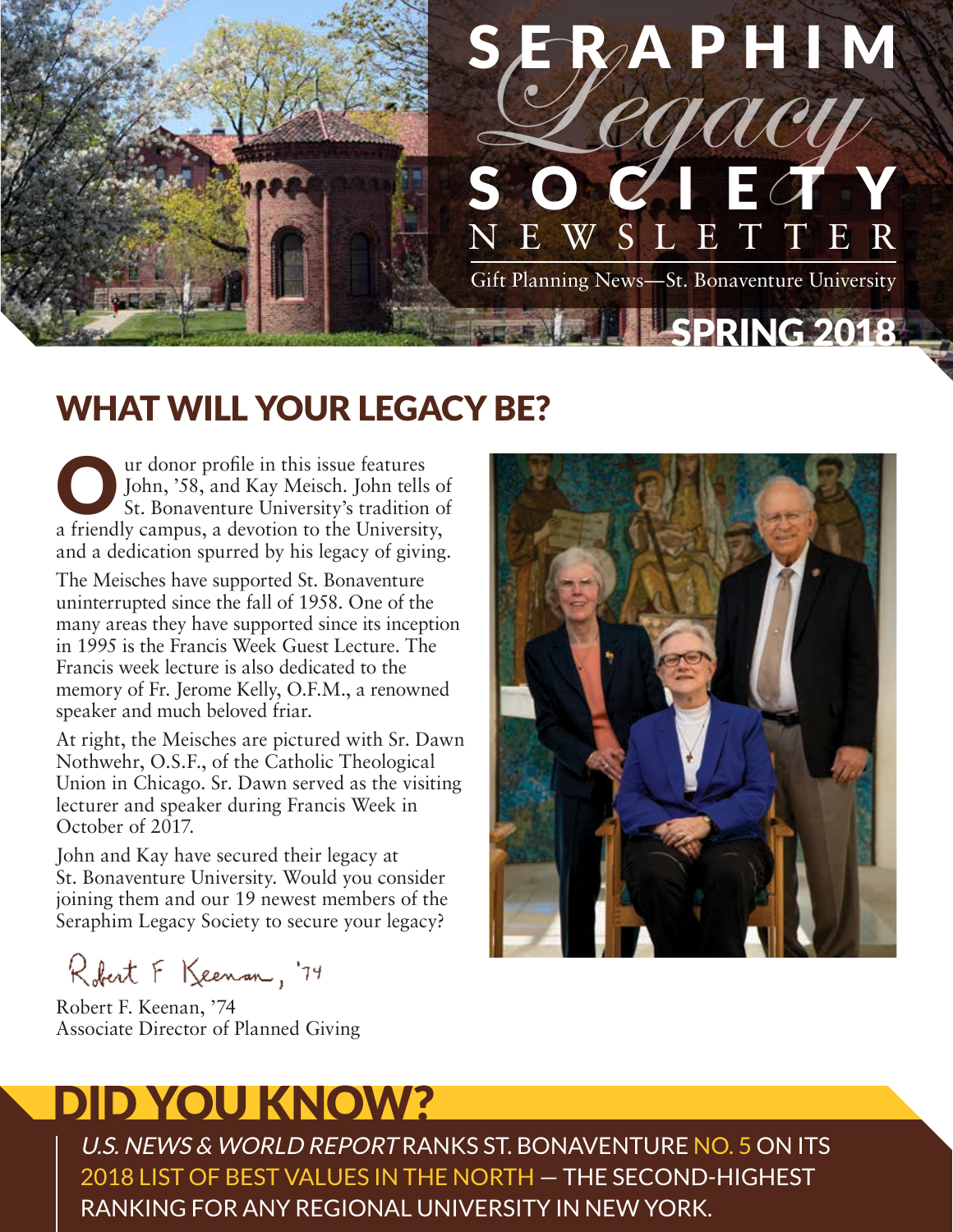### A LIFETIME OF DEDICATION



J ohn Meisch, a member of the class of 1958, loved St. Bonaventure as an undergrad — and his devotion to the university has only grown in the nearly 60 years since he graduated.

"[Bonas] has been a wonderful institution; it was when I went there, but it's gotten a lot better since I graduated," he said.

John and his wife, Kay Meisch, have been giving to the university for so long that he can't remember their first instance of giving. It's a habit that's inherent in his Rochester-based family, who gave to organizations in the area in his youth.

"It's something we do because we believe in helping other people out," he said, adding that he and his wife give to many other organizations as well, including Kay's alma mater, Keuka College.

Giving to Bonaventure has only increased John's long-standing devotion to the school, because it keeps him engaged.

"I'm much more interested in the university, its activities and academics and sports," he said. "It's increased some of my friendships, especially with the Franciscans and some of the faculty."

John has many wonderful memories of friars from his time as a student at Bonaventure, including of Fr. Jerome Kelly, O.F.M., who he remembered as a great speaker with a good sense of humor; and Fr. Fredrick McKeeber, O.F.M., who was freshly ordained in the early 1950s and served as a fun-loving prefect for John's floor.

The Meisches are proud to see where their money to the university and Mount Irenaeus has gone over the past several years, including toward hosting the Francis Day speaker and providing funds for students and friars participating in Mountain on the Road.

John said he didn't realize the extent to

2

which Bonaventure affected his life until well after graduation.

"As I get older, I can see the ways of Bonaventure affecting my thinking, my religious life and how I interact with people," John explained, adding that he and Kay love seeing their respective universities grow year by year into better institutions.

By Diana McElfresh, '18 McElfresh is a senior journalism and mass communication major. She is interested in pursuing advertising after graduation.

#### **IN MEMORY OF A FRIAR**

#### **Fr. Jerome Kelly, O.F.M. 1910-1997**

A professed Franciscan for 66 years, Fr. Jerome Kelly, O.F.M., once wrote that his vocation as a friar "must be taken not so



much, really, by my poverty or my humility, but by my love."

While he spent his life "imitating the joyful love" of St. Francis, it was during his time at St. Bonaventure — as a professor of English from 1949 to 1964 that he experienced a profound moment in his life as a Franciscan.

A student had been hospitalized, and Fr. Jerome sat with him and prayed over many days. At one point, the student embraced him, saying five words that struck Fr. Jerome like never before: "I love you very much."

Fr. Jerome reciprocated those words, later realizing he'd not once said them to his fellow brothers. It was then he better understood that at the heart of Franciscan life is "a genuine, active, brotherly, and Christ-like love."

Fr. Jerome's devotion to the development of religious vocations and to the teaching profession earned him recognition in 1991 by St. Bonaventure as a doctor of laws and letters Honoris Causa.

#### **By Emmy Kolbe, '18**

Kolbe is a senior journalism and mass communication major. She hopes to become a copywriter for an advertising agency in the future.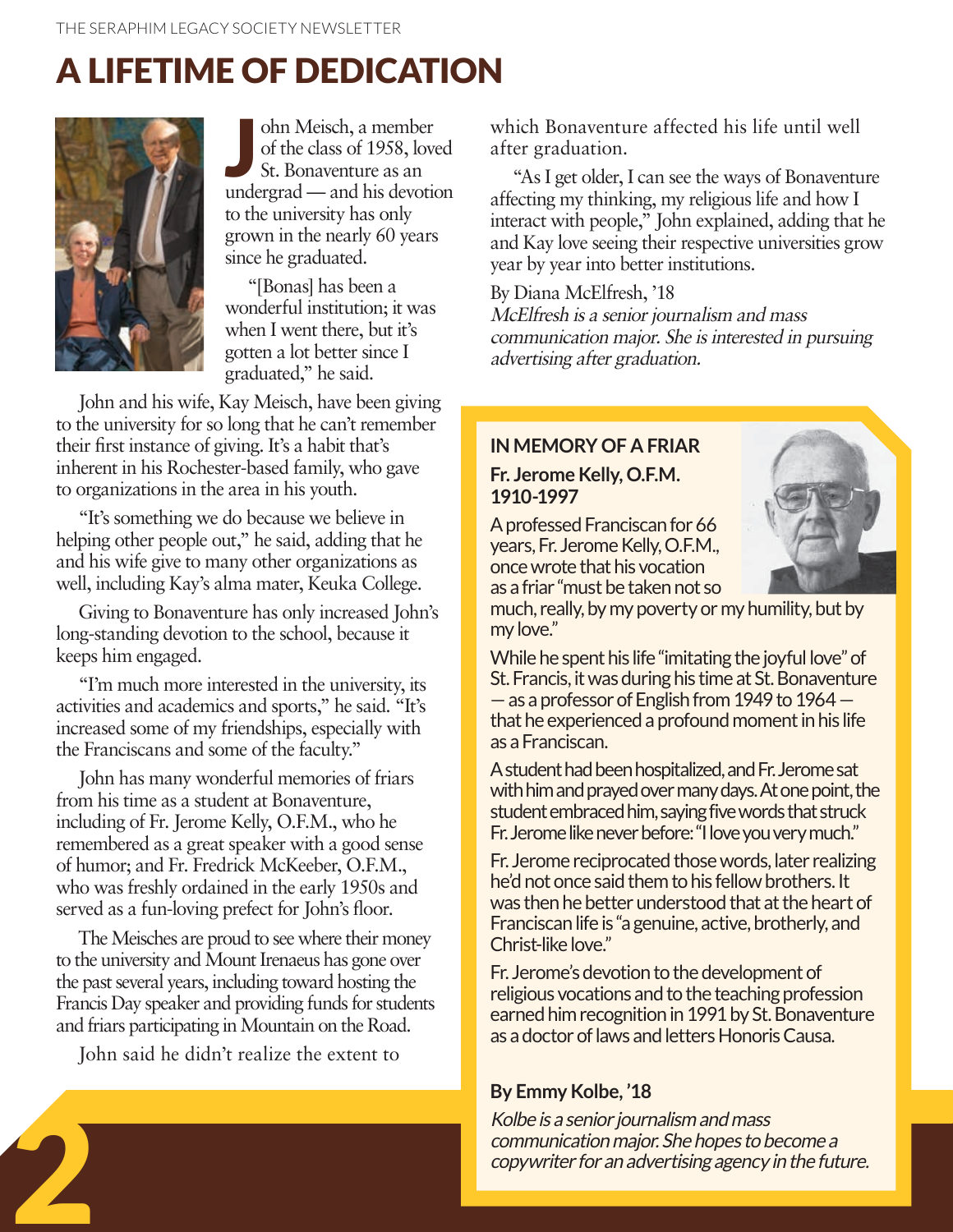### QUESTIONS & ANSWERS ABOUT GIVING AFTER TAX REFORM

The Tax Cuts and Jobs Act of 2017 made a<br>number of notable changes that will reduce<br>the income tax burden for the vast majority number of notable changes that will reduce the income tax burden for the vast majority of Americans. This should increase the amount of aftertax income available for millions to spend, save or give.

When you are considering your support of St. Bonaventure this year, here are some questions and answers about the new law that may help you in deciding how and what to give:

#### Q. What are some of the key changes in the tax law related to charitable giving?

A. Two major changes are the new standard deduction was doubled and the overall allowable charitable deduction was expanded from 50% to 60% of one's adjusted gross income (AGI). Any excess deduction may be carried forward to provide savings for up to another five years; those making large gifts may receive tax savings in as many as six years for a single gift.

#### Q. Who will benefit from taking the standard deduction?

A. The standard deduction is a generous estimate of typical taxpayer deductions. It frees the individual from having to keep up with the paperwork necessary to itemize separate deductions. Historically, most taxpayers take the standard deduction instead of itemizing individual deductions. If you anticipate your actual allowable deductions will be greater than the standard amount, it would be smart to itemize your deductions in that year to minimize taxes. Your adviser can discuss the best course of action for your circumstances.

#### Q. If I don't plan to itemize this year, what is an example of an effective option for making my charitable gifts to St. Bonaventure?

A. If you are 70½ or older and have an IRA you can arrange to make your gifts directly from that account on a tax-free basis (up to a total of \$100,000 per person per year; a couple with separate IRAs can give up to \$200,000).

#### Q. Can I still make my charitable gifts with appreciated assets?

A. Donating appreciated stocks, bonds or other appreciated assets instead of cash still avoids all capital gains taxes regardless of whether or not you itemize. Even if you do not plan to itemize this year, you conserve your cash and complete your gift partially with paper profits that have never been taxed through this way of giving. See Page 4 for more about the advantages of using appreciated securities to make your gifts to St. Bonaventure this year.

#### Q. What are some strategies to consider when making or updating my plans in light of the new tax law?

A. There are several strategies that allow individuals to arrange gifts outside of their income stream, such as through a charitable trust or a donor advised fund. By using careful planning you may be able to minimize tax liability, while maximizing your support of your charitable interests.

Please check with your advisers for additional ideas to make the most of your charitable gifts.